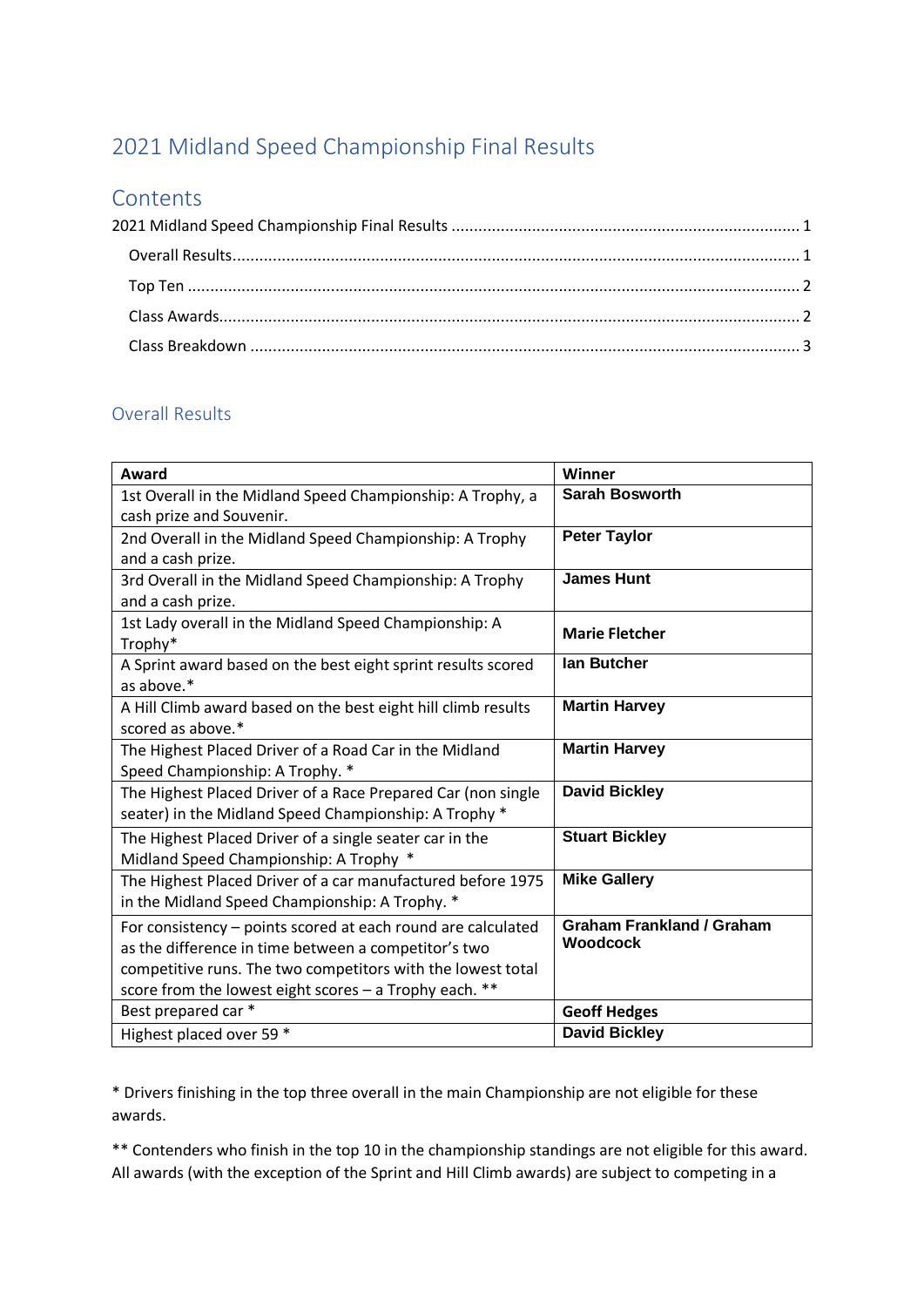minimum of 5 events of which at least 2 must be in hillclimbs and at least 2 in sprints. The Sprint and Hill Climb awards are subject to competing in a minimum of 5 rounds of that discipline.

## <span id="page-1-0"></span>Top Ten

| <b>Top Ten</b>        | <b>Score</b> |
|-----------------------|--------------|
| Sarah Bosworth        | 175.06       |
| Peter Taylor          | 174.93       |
| James Hunt            | 170.94       |
| David Bickley         | 168.74       |
| Martin Harvery        | 168.45       |
| Ian Butcher           | 168.32       |
| <b>Stuart Bickley</b> | 168.08       |
| Aaron Perrott         | 166.87       |
| David West            | 166.08       |
| <b>Martin Walters</b> | 164.10       |

#### <span id="page-1-1"></span>Class Awards

| <b>NAME</b>             | <b>CAR</b>                  | <b>CLASS</b>       | <b>Total including</b><br>bonuses |                 |
|-------------------------|-----------------------------|--------------------|-----------------------------------|-----------------|
|                         |                             |                    |                                   |                 |
| Alex Smith              | Mazda MX5 Sport             | <b>SB</b>          | 155.30                            | 1st             |
| David West              | Peugeot                     | 1B                 | 166.08                            | 1st             |
| <b>Martin Walters</b>   | Abarth 500 Essesse          | 1B                 | 164.10                            | 2nd             |
| Marie Fletcher          | Abarth 500 Essesse          | 1B                 | 147.20                            | 3rd             |
| James Hunt              | <b>BMW</b>                  | 1C <sub>2</sub> WD | 170.94                            | 1st             |
| <b>Andrew Hollis</b>    | Volvo 940                   | 1C <sub>2</sub> WD | 145.67                            | 2nd             |
|                         |                             |                    |                                   |                 |
| Peter Taylor            | Mazda MX5                   | 1D                 | 174.93                            | 1st             |
| Ian Butcher             | Porsche Cayman              | <b>1E 2WD</b>      | 168.32                            | 1st             |
| <b>Aaron Perrott</b>    | <b>Aston Martin Vantage</b> | <b>1E 2WD</b>      | 166.87                            | 2nd             |
| <b>Graham Woodcock</b>  | <b>Westfield Megabusa</b>   | 2A                 | 163.31                            | 1st             |
| <b>Daniel Hollis</b>    | Caterham 7                  | 2A                 | 161.73                            | 2 <sub>nd</sub> |
| <b>George Newrick</b>   | Westfield SEiW              | 2A                 | 159.61                            | 3rd             |
| Martin Harvey           | Westfield SE1W              | 2B                 | 168.45                            | 1st             |
| Simon Green             | Westfield                   | 2B                 | 135.15                            | 2nd             |
| <b>Mike Gallery</b>     | Morris Mini Cooper S        | 3A                 | 102.50                            | 1st             |
| <b>Graham Frankland</b> | <b>Westfield SE</b>         | 3F                 | 161.71                            | 1st             |
| John Bradshaw           | Westfield SEiW              | 3G                 | 104.54                            | 1st             |
| David Bickley           | <b>Radical SR1</b>          | 4A                 | 168.74                            | 1st             |
| <b>Stuart Bickley</b>   | Jedi                        | 5A                 | 168.08                            | 1st             |
| Sarah Bosworth          | Van Diemen RF85             | 5B                 | 175.06                            | 1st             |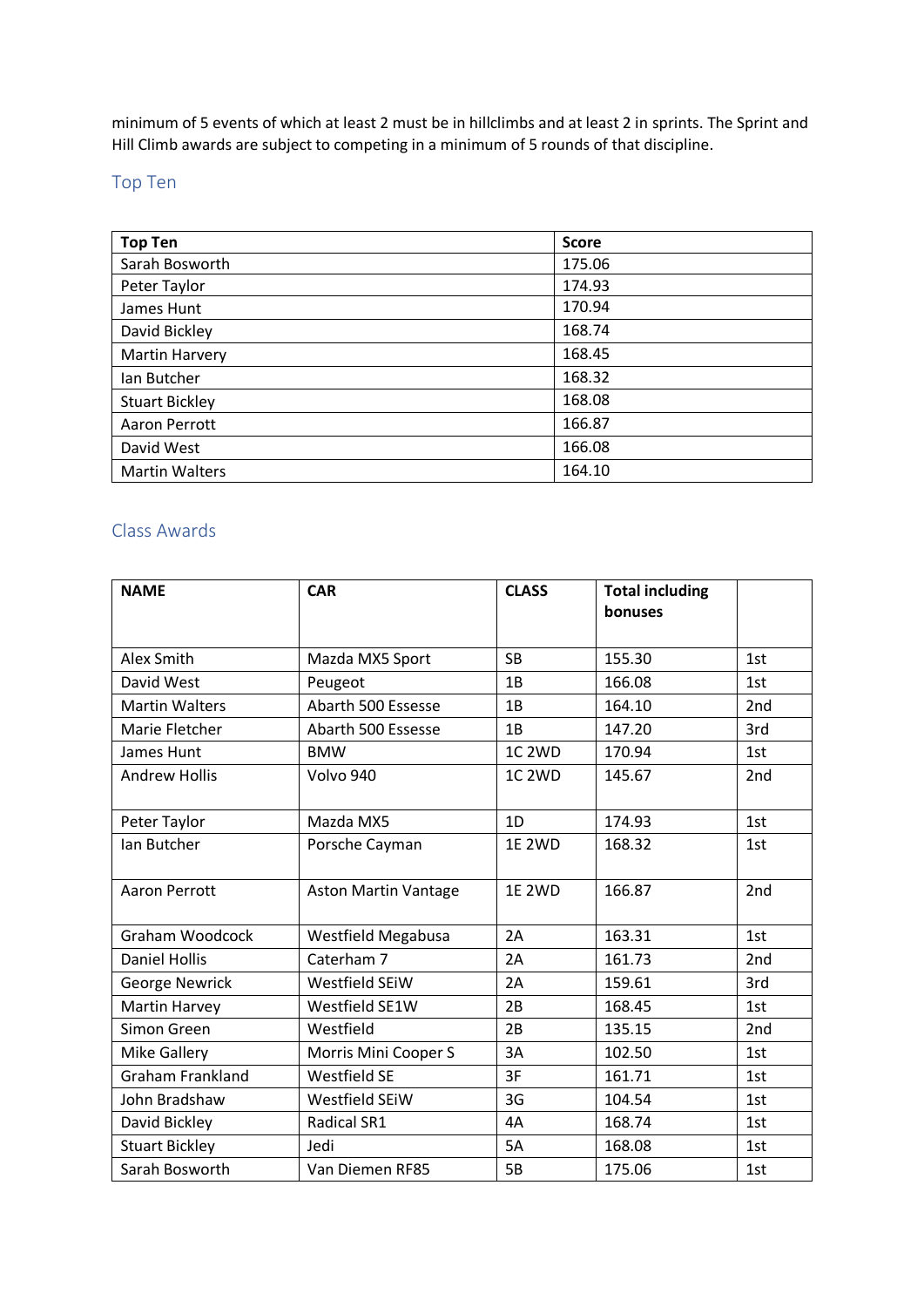| Rob<br>Anscombe | OMS<br>-iOF<br>met | $\sim$<br>-<br>っこ | $ -$<br>∼<br>92.JU | ا ہ 1<br>ᅩコし |
|-----------------|--------------------|-------------------|--------------------|--------------|

### <span id="page-2-0"></span>Class Breakdown

Class Award in **GREEN**

|                          |                             | <b>CLASS</b>       | <b>Total</b><br>including<br>bonuses |     |
|--------------------------|-----------------------------|--------------------|--------------------------------------|-----|
| <b>NAME</b>              | <b>CAR</b>                  |                    |                                      |     |
| <b>Alex Smith</b>        | Mazda MX5 Sport             | <b>SB</b>          | 155.30                               | 1st |
| Steve Lyle               | Porsche Boxster             | SB                 | 62.20                                |     |
| Annabel Lyle             | Toyota MR1                  | SB                 | 27.17                                |     |
| Les Wilson               | <b>Renault Clio</b>         | <b>SB</b>          | 0.00                                 |     |
| Julie Caffrey            | Renault Clio                | SB                 | 0.00                                 |     |
| Simon Cox                | <b>Austin Mini Ritz</b>     | 1A                 | 21.50                                |     |
| <b>Stephen Akers</b>     | Morris Mini Cooper S        | 1A                 | 0.00                                 |     |
| <b>David West</b>        | Peugeot                     | 1B                 | 166.08                               | 1st |
| <b>Martin Walters</b>    | <b>Abarth 500 Essesse</b>   | 1B                 | 164.10                               | 2nd |
| <b>Marie Fletcher</b>    | <b>Abarth 500 Essesse</b>   | 1B                 | 147.20                               | 3rd |
| Nicola West              | Peugeot                     | 1B                 | 103.00                               |     |
| <b>Geoff Hedges</b>      | Renault Clio Sport 197Cup   | 1B                 | 98.29                                |     |
| <b>Richard Jenkinson</b> | Renault Clio Sport 197Cup   | 1B                 | 90.31                                |     |
| <b>Mike Walters</b>      | Ford Fiesta ST              | 1B                 | 0.00                                 |     |
| Michael Thomson          | <b>Honda 52000</b>          | 1B                 | 0.00                                 |     |
| <b>James Hunt</b>        | <b>BMW</b>                  | <b>1C 2WD</b>      | 170.94                               | 1st |
| <b>Andrew Hollis</b>     | Volvo 940                   | 1C <sub>2</sub> WD | 145.67                               | 2nd |
| <b>Tim Griffin</b>       | Mini Cooper S               | 1C <sub>2</sub> WD | 35.86                                |     |
| Ryan Anthony Evans       | Mini Cooper S               | 1C <sub>2</sub> WD | 31.82                                |     |
| <b>Roy Stanley</b>       | Evo                         | <b>1C 4WD</b>      | 41.67                                |     |
| <b>Peter Taylor</b>      | Mazda MX5                   | 1D                 | 174.93                               | 1st |
| <b>Hugh Elliott</b>      | Mazda MX5                   | 1D                 | 49.63                                |     |
| Mary Elliott             | Mazda MX5                   | 1D                 | 45.86                                |     |
| <b>Ian Butcher</b>       | Porsche Cayman              | <b>1E 2WD</b>      | 168.32                               | 1st |
| <b>Aaron Perrott</b>     | <b>Aston Martin Vantage</b> | <b>1E 2WD</b>      | 166.87                               | 2nd |
| Peter Taylor             | Porsche Cayman              | <b>1E 2WD</b>      | 65.15                                |     |
| John Williams            | Nissan 3502                 | <b>1E 2WD</b>      | 48.91                                |     |
| Rob Kavanagh             | Porsche 964 RS              | <b>1E 2WD</b>      | 0.00                                 |     |
| <b>Graham Woodcock</b>   | <b>Westfield Megabusa</b>   | 2A                 | 163.31                               | 1st |
| <b>Daniel Hollis</b>     | Caterham 7                  | 2A                 | 161.73                               | 2nd |
| <b>George Newrick</b>    | <b>Westfield SEiW</b>       | 2A                 | 159.61                               | 3rd |
| John Sharples            | Mach1 Motorsports           | 2A                 | 147.15                               |     |
| Simon Radnor             | Westfield                   | 2A                 | 63.00                                |     |
| Jez Rogers               | Westfield                   | 2A                 | 61.85                                |     |
| Ben Woodcock             | <b>Westfield Megabusa</b>   | 2A                 | 20.50                                |     |
| <b>Martin Harvey</b>     | <b>Westfield SE1W</b>       | 2B                 | 168.45                               | 1st |
| Keith Adams              | Westfield                   | 2B                 | 140.62                               |     |
| <b>Simon Green</b>       | Westfield                   | 2B                 | 135.15                               | 2nd |
| David Birch              | Westfield 52000             | 2B                 | 19.50                                |     |